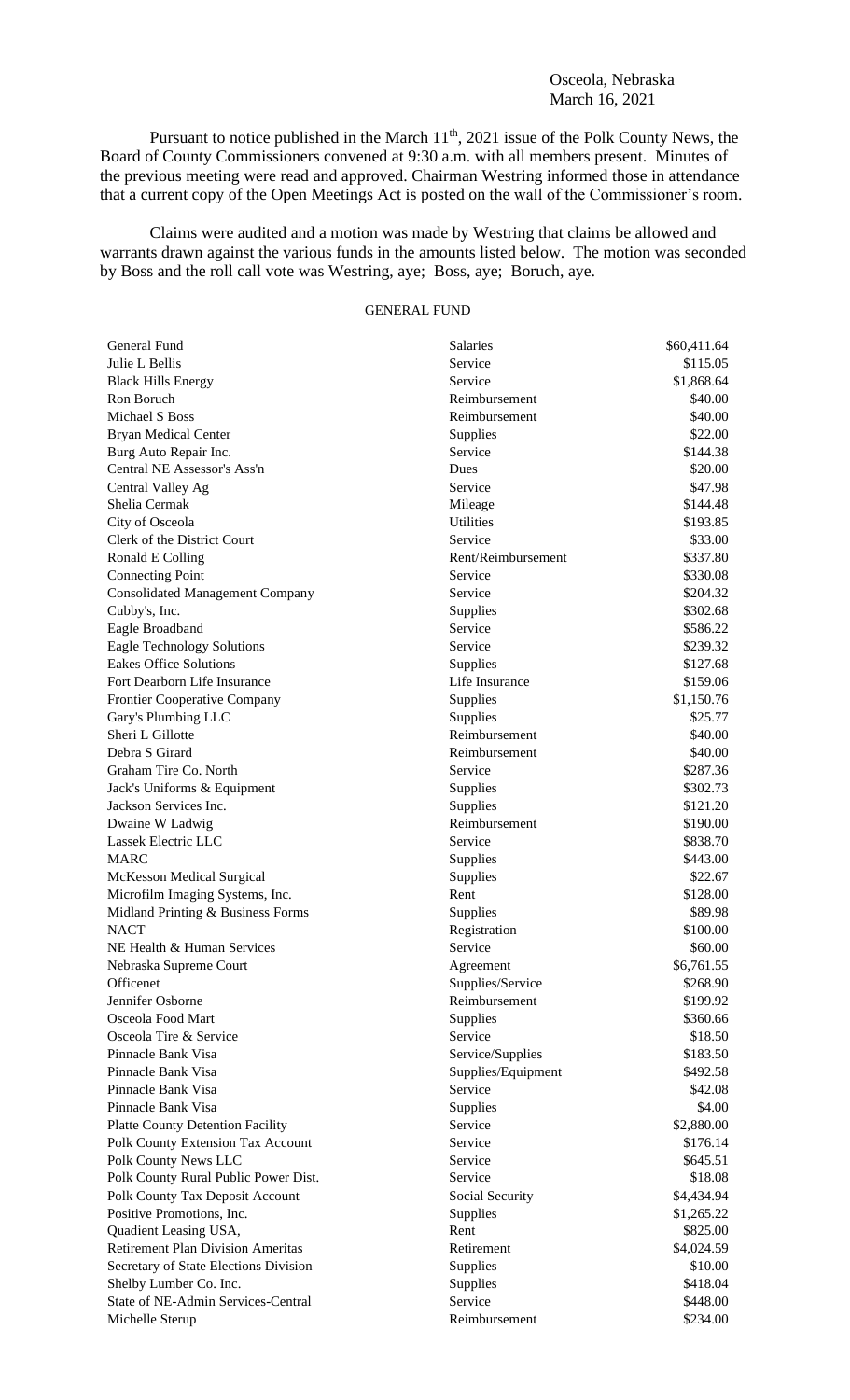| <b>Barb Swanson</b>                        | Reimbursement | \$40.00  |
|--------------------------------------------|---------------|----------|
| Jaci Swantek                               | Mileage       | \$78.90  |
| Verizon Wireless                           | Service       | \$35.01  |
| <b>Verizon Wireless</b>                    | Service       | \$280.07 |
| VVS, Inc. Canteen                          | Service       | \$59.20  |
| <b>Watts Electric Company</b>              | Rent          | \$600.00 |
| <b>Western States Sheriffs Association</b> | Membership    | \$100.00 |
| Jerry Westring                             | Reimbursement | \$40.00  |
| Windstream Nebraska Inc.                   | Service       | \$981.42 |
| <b>York News Times</b>                     | Service       | \$19.95  |
| Zee Medical Service                        | Service       | \$33.55  |
|                                            |               |          |

## ROAD FUND

| Road Fund                                 | Salaries         | \$29,098.04 |  |  |
|-------------------------------------------|------------------|-------------|--|--|
| <b>Anderson Service</b>                   | Service          | \$383.08    |  |  |
| <b>Black Hills Energy</b>                 | Service          | \$358.22    |  |  |
| Burg Auto Repair Inc.                     | Supplies         | \$64.88     |  |  |
| Central Valley AG                         | Service/Supplies | \$8,915.32  |  |  |
| City of Osceola                           | Service          | \$72.80     |  |  |
| City of Stromsburg                        | Supplies         | \$338.11    |  |  |
| Eagle Broadband                           | Service          | \$70.11     |  |  |
| <b>Curtis Ericson</b>                     | Reimbursement    | \$22.47     |  |  |
| <b>Filter Care</b>                        | Service          | \$67.05     |  |  |
| Fort Dearborn                             | Life Insurance   | \$80.54     |  |  |
| Frontier Cooperative Company              | Fuel             | \$1,234.43  |  |  |
| John Deere Financial                      | Service/Supplies | \$336.23    |  |  |
| NMC, Exchange LLC                         | Service/Supplies | \$4,682.32  |  |  |
| Northside Inc.                            | Supplies         | \$87.79     |  |  |
| Officenet                                 | Equipment        | \$29.40     |  |  |
| Osceola Foodmart                          | Supplies         | \$10.38     |  |  |
| Osceola Implement & Supply Inc.           | Service/Supplies | \$43.70     |  |  |
| Osceola Tire & Service                    | Supplies         | \$418.98    |  |  |
| Overhead Door Co. of Columbus             | Supplies         | \$1,344.78  |  |  |
| Polk County News LLC                      | Service          | \$24.94     |  |  |
| Polk County Tax Deposit Account           | Social Security  | \$2,191.05  |  |  |
| Polk Light & Water                        | <b>Utilities</b> | \$98.42     |  |  |
| Polk Service & Repair, Inc.               | Service          | \$1,232.44  |  |  |
| PowerPlan                                 | Service          | \$2,071.86  |  |  |
| <b>Rally Auto Parts</b>                   | Service/Supplies | \$1,253.14  |  |  |
| <b>Retirement Plans Division Ameritas</b> | Retirement       | \$1,910.13  |  |  |
| Shelby Auto Clinic                        | Supplies         | \$713.35    |  |  |
| Dan Theis                                 | Reimbursement    | \$40.00     |  |  |
| Verizon Wireless                          | Service          | \$64.34     |  |  |
| Village of Shelby                         | Service          | \$90.50     |  |  |
| Windstream Nebraska Inc.                  | Service          | \$219.92    |  |  |
| <b>SENIOR SERVICE FUND</b>                |                  |             |  |  |
| Eagle Broadband                           | Service          | \$175.31    |  |  |
| Sanford Health                            | Service          | \$40.00     |  |  |
|                                           |                  |             |  |  |
| <b>INHERITANCE TAX FUND</b>               |                  |             |  |  |
| Marshall & Swift/Boech, LLC               | Service          | \$1,028.15  |  |  |
| Stanard Appraisal Service Inc.            | Service          | \$6,064.00  |  |  |
| State of NE-Admin Services-Central        | Service          | \$488.32    |  |  |
| 911 EMERGENCY MANAGEMENT FUND             |                  |             |  |  |
| Windstream Nebraska Inc.                  | Service          | \$984.74    |  |  |
|                                           |                  |             |  |  |
| <b>WEED FUND</b>                          |                  |             |  |  |
| <b>AG Spray Equipment</b>                 | Service          | \$552.29    |  |  |
| <b>Black Hills Energy</b>                 | Service          | \$69.57     |  |  |
| James Carlson                             | Reimbursement    | \$120.00    |  |  |
| City of Osceola                           | <b>Utilities</b> | \$70.52     |  |  |
| Frontier Cooperative Company              | Supplies         | \$201.78    |  |  |
| Office.NET                                | Equipment        | \$135.34    |  |  |
| Pinnacle Bank Visa                        | Supplies         | \$89.90     |  |  |